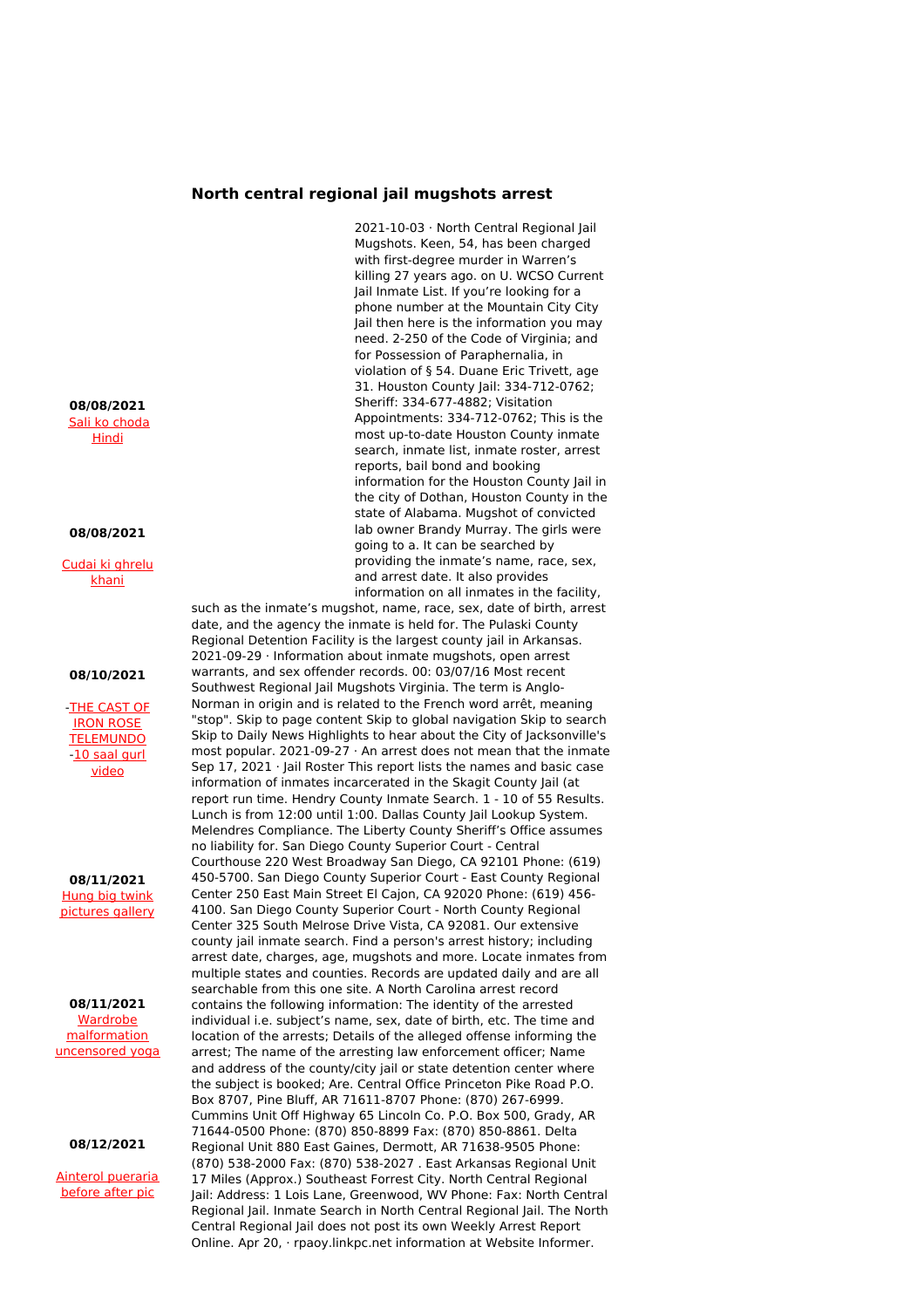## **08/12/2021**

Sagi [behan](http://manufakturawakame.pl/MB1) ko choda bhai ne sote sote huye

Keywords: nrj, West Virginia, northern regional jail mugshots, northern regional jail, joseph scott. Jail records, court & arrest records, mugshots and even judicial reports. County Jail: Allen County: 620-365-1402: 1 North Washington PO Box 433, Iola, KS, 66749: Anderson County Jail KS: County Jail: Anderson County : 785- 448-5678: 135 East 5th Avenue, Garnett, KS, 66032: Atchison County Jail: County Jail: Atchison County: 913-367-0216, 913-367- 4323: 518 Parallel Street, Atchison, KS. North Central Connecticut Probate Court Probate District 11 820 Enfield Street, Enfield, CT 06082 Phone: (860) 253-6305 Fax: (860) 253-6388. Region #14 Probate Court Probate District 14 9 Austin Drive, Suite 211, Marlborough, CT 06447 Phone: (860) 295-6239 Fax: (860) 295-6122. Simsbury Regional Probate Court Probate District 9 933 Hopmeadow. 2021-09-29 · Four Santa Barbara County Jail inmates have tested positive for COVID-19 in an outbreak that began in the facility last month, according to a sheriff's spokeswoman on Wednesday. 2015-05-14 · Search for Inmates on the Jail Roster in Sherburne County MN: Arrest Date, Mugshot, Charges, Bail Amount, Booking #, Release Date, Warrants . Sherburne County, Minnesota Sheriff's Departments and Jails. Sherburne County, Minnesota Information. Sherburne County is located in the east central portion of Minnesota. At the 2010 census the population was 88,499 and the county seat. ALERT. Staterecords.org provides access to CRIMINAL, PUBLIC, and VITAL RECORDS (arrest records, warrants, felonies, misdemeanors, sexual offenses, mugshots, criminal driving violations, convictions, jail records, legal judgments, and more) aggregated from a variety of sources, such as county sheriff's offices, police departments, courthouses, incarceration facilities, and municipal, county. North Central Regional Jail - Doddridge Inmate Search. North Central Regional Jail - Doddridge. 1 Lois Lane Greenwood, WV 26415. 304-873-1384; This is the most up-to-date Doddridge County inmate search, inmate list, inmate roster, arrest reports, bail bond and booking information for the North Central Regional Jail - Doddridge in the city of Greenwood, Doddridge County in the state of West. 2020-12-19 · The North Central Regional Jail does not post its own Weekly Arrest Report Online. To locate an individual detained in this facility, you will need to access the main database of the West Virginia Regional Jail Authority. This system stores all the information on the inmates housed in the various facilities. To search for a particular inmate, you will need to enter the inmate's last name. Wake County Arrest, Court, and Public Records. North Carolina's second-most populous county, Wake County maintains and provides access to a variety of public records in compliance with federal and state laws. The county government responds to requests for criminal records, court records and vital records through different local repositories and departments. Most requestors are often required. Since Southern Regional Jail is a county jail, inmates residing here have been arrested and are currently awaiting trial, or have been convicted of a misdemeanor offense and are currently serving a prison term of typically no more thanTo view inmate mugshots from North Central Regional Jail in Greenwood, West Virginia, navigate to the jail is website at RIA. Search for your inmate. North. Find Arrest & Court records, Mugshots and Contact Info. First Name: Middle Initial: Last Name: City: State: Search. Powered by TruthFinder. Florida Inmate Search Information. Find inmates incarcerated in Florida (FL) State prisons, Federal prison, County jails and the Florida Department of corrections (FLDOC). Florida Incarceration Stats for Federal, State and Local Jail Jurisdiction: Florida. resisting arrest no assault. 0.00 general sessions court detention cox j s 20-02802 13:39:00 03/26/20 0 04-17-0070 0051 2020a4210201546. mal inj courthouse/jail. 1500.00 general sessions court 24-07-0155 0437 2020a4210201545. contraband - county/mun jails 2021-09-24 · Both Richardson and Allen remain in the North Central Regional Jail where their bonds are set at \$500,012 each. External Links:. Published mugshots and/or arrest records are previously published public records of: an arrest, an indictment, a registration, supervision or probation, the deprivation of liberty or a detention. The mugshots and/or arrest records published on mugshots.com. 2021-06-16 · Our central goal at the Pulaski County Detention Center is to set the norm for remedial offices in the Federation of Kentucky. We will utilize proactive projects, relational correspondences alongside modem strategies for care, care, and prisoners' control. As individuals from this organization, we will keep an expert climate supporting positive conduct to convey capable [. ] 2021-07-06 · The Pinellas County Jail is on 54 acres of land in central Pinellas County,.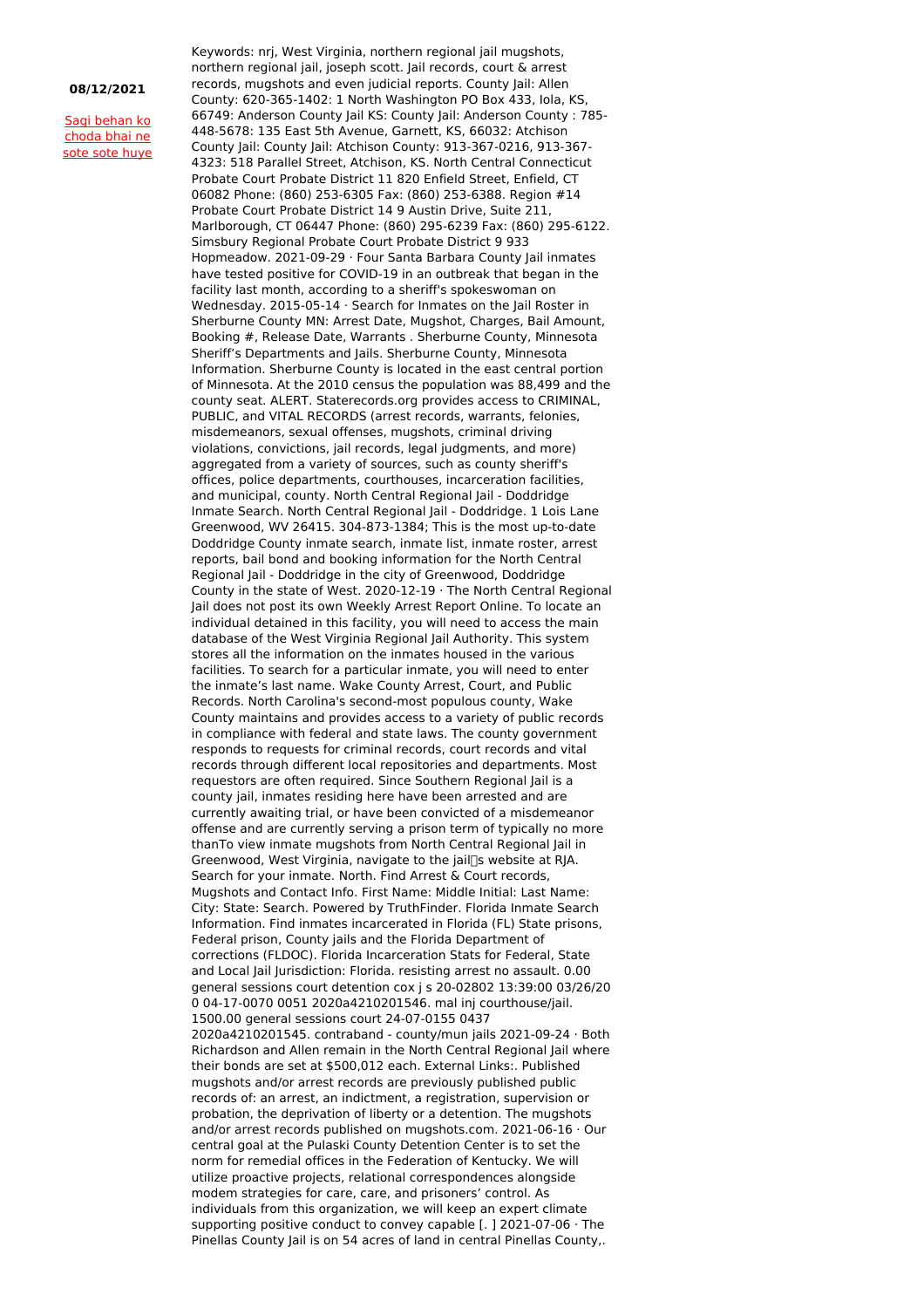Pinellas County Jail 14400 49th Street North Clearwater, Florida 33762-2877. Inmates are allowed to have a maximum of ten 4 x 6 photographs in their housing area. All incoming letters that contains more than ten photos will be returned to the sender. Sending Money . The Pinellas County Jail accepts money. Jail Information. Lexington County Detention Center is the primary jail in the county. The Sheriff's Department oversees the operations of this jail. TheDetention Center is located at the Sheriff's Department headquarters and its mailing address and phone number are: Lexington County Detention Center P.O. Box 2019 Lexington, SC 29071-2019 (803. Regional Justice Center 200 Lewis Avenue, Las Vegas, NV 89101 Phone: (702) 671-4554 Fax: (702) 474-2434. Clark County Family Courts Family Court and Services Center 601 North Pecos Road, Las Vegas, NV 89101 Phone: (702) 455-2385. Las Vegas Township Justice Court Regional Justice Center 200 Lewis Avenue, Las Vegas, NV 89155 Phone: (702) 671-3116 Bexar County Adult Detention Center inmate lookup: Arrest Date, Code, Release Date, Who's in jail, Offense Date, Charge Information, Mugshots, Booking #, Bookings, Charges, Bond, Arrests, Booking Date, Arrest Records, Inmate Roster. Bexar County holds 7 jails with a total of 1,252,498 inmates. View County Clerk & District Clerk Court Records. The locator covers all federal, county, state & ICE. 2021-09-27 · Bedford Jail offender search: Mugshots, Bookings, Custody, Release Date, Race, Who's in jail, Age, Document Type, Booking Date, Bond, Authority, Jail Roster, Charges, Arrest Date, Arrests, Charges. (BEDFORD) - On Friday, the Indiana State Police Bloomington District A. (931) 684-3232 1807. The mayor of Bedford, Indiana is Shawna M. Hackensack, New Jersey 07601. Court information. You. 2021-08-26 · Jail records, court & arrest records, mugshots and even judicial reports. Penobscot County can be found in the central area of Maine. Bangor - is the county seat. Penobscot County has a total population of 151957 and was formed in 1816. Penobscot County has a total area of 3,397 square miles. The zip codes in Penobscot County are 04401-04969. Penobscot County Jail Visitation Policy.. Marriage Central Central Courthouse Midrise Building 540 SE 3rd Avenue 2nd Floor, Room 02460 Fort Lauderdale, FL 33301. Marriage North North Regional Courthouse 1600 West Hillsboro Boulevard Room: 160 Deerfield Beach, FL 33442. Marriage South South Regional Courthouse 3550 Hollywood Boulevard Room 160 Hollywood, FL 33021. Marriage West West. 2021-07-06 · The security for Saginaw County Jail is medium and it is located in Saginaw, Saginaw County, Michigan. The Saginaw County Jail is situated in Saginaw County, MI. This facility right now houses more than 513 prisoners. The facility boasts of about 4953 bookings yearly from all of Saginaw County. It is supervised by 7 staff [. ] Virginia Arrest and Crime Statistics. In 2018, around 268 thousand arrests were made in Virginia, as reported by 389 law enforcement agencies across the state. Nearly 16 thousand of these were made of minors under the age of 18.; The leading identified cause of arrest in Virginia was drug abuse violations, which resulted in 45.4 thousand arrests.; Virginia ranks 23rd among U.S. states in sex. North Central Regional Jail and Correctional Facility serves Wood, Pleasants, Doddridge, Marion, Harrison, Monongalia, Ritchie, Tyler, and Wirt Counties and is located at 2, Lois Lane, Greenwood WV 26415 (Doddridge County). 2021-09-21 · Jail records, court & arrest records, mugshots and even judicial reports. Search. Arkansas County Sheriff's Office Address 1 Sheriffs Ln, North Little Rock, Arkansas, 72114 Phone 800-383-6336 Fax 501-758-0020. Pulaski County Regional Detention Facility inmate search: Sentenced On, Bond, Age, Who's in jail, Liens and Judgments, Release Date, Jail Roster, INS, Arrests, Booking Date, Mugshots. 2021-09-28 · Browse San Bernardino County public police arrest records, criminal charges and mugshots and crime stats from 2004 to 2016 The data contained in this web site should not be relied upon for any type of legal action. Sep 14, 2017 · This will take you the main jail information page for that jail. San Bernardino County holds 23 jails with a total of 1,417,002 inmates. 2 days ago · The Inland. North Central Regional Jail and Correctional Facility 1 Lois Lane, Greenwood, WV 26415 Phone: (304) 873-1384 Phone: (304) 873- 2960 (Non-Contact Visitation Scheduling) Fax: (304) 873-1381. Inmate Records. The regional jail and correctional facility is overseen by the West Virginia Division of Corrections and Rehabilitation. Perform a free Virginia public arrest records search, including current & recent arrests, arrest inquiries, warrants, reports, logs, and mugshots. 304-558-1336; This is the most up-todate Kanawha County inmate search, inmate list, inmate roster,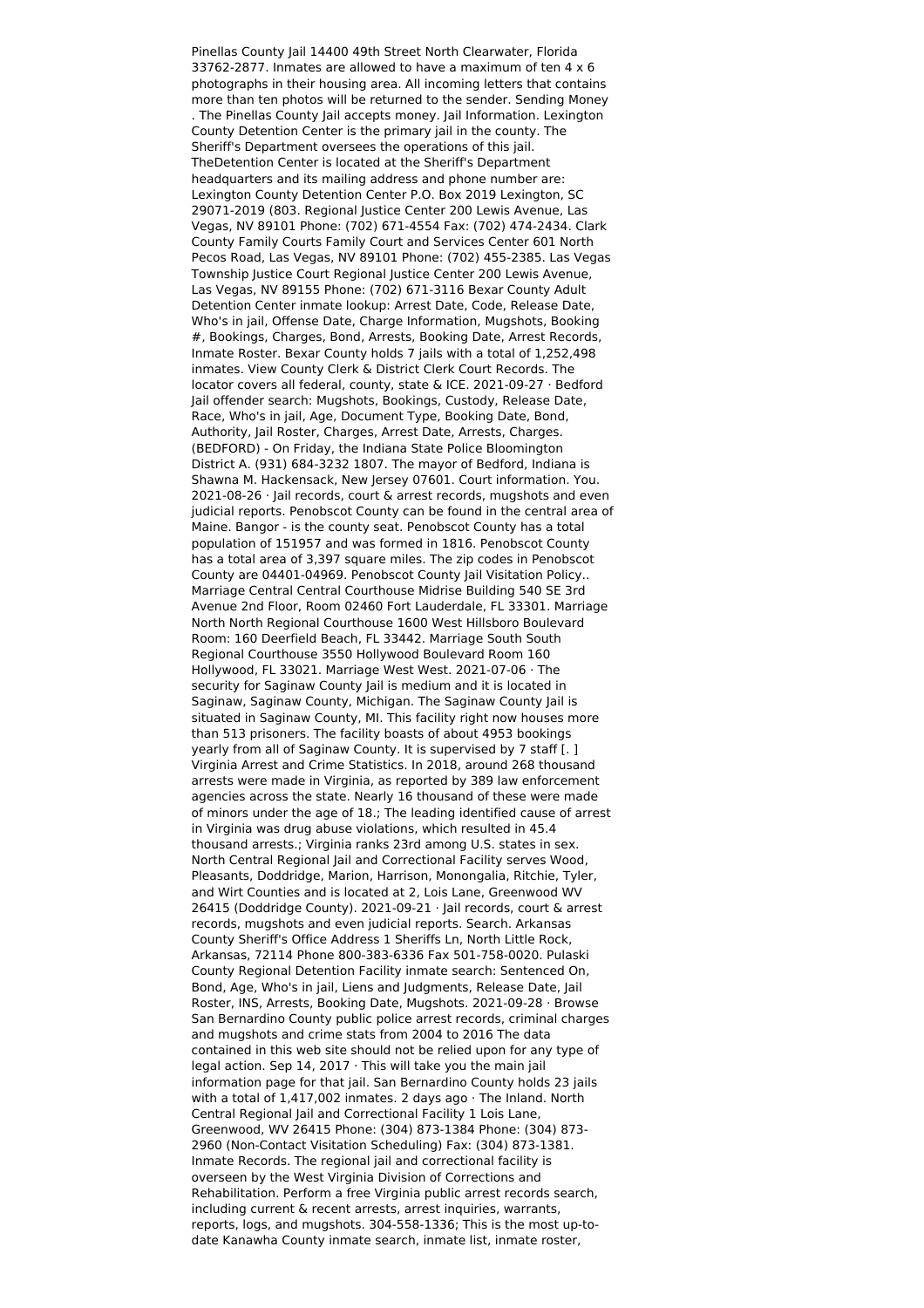arrest reports, bail bond and booking information for the South Central Regional Jail - Kanawha in the city of Charleston, Kanawha County in the. There are two jails in King County. To visit inmates at the county jail, individuals can go to any of these locations: King County Correctional Facility(KCCF) Fifth Avenue Seattle, WA 98104. Maleng Regional Justice Center (MRJC) 620 W. James St. Kent, WA 98032 (206) 296-1234. Visitation at the King County jail can be conducted by video visits. County Jail: 252-946-7113: 252-940-1120 210 North Market Street Washington , NC 27889: Bertie-Martin Regional Jail: Bertie County: County Jail: 252-794-9283: 252-794- 5346 230 Country Farm Road Windsor , NC 27983: Bladen County Jail: Bladen County: County Jail: 910-862-6969: 910-862-6743 105 Court Street Elizabethtown , NC 28337: Brunswick. Jail Inmate Search. The listing below is all the inmates currently in custody in the Clermont County Jail. This listing was last updated: December 06, . Names of individuals arrested and booked by Alameda County agencies,. Pending Release applies to inmates housed at Santa Rita Jail and Glenn E. Dyer . JailBase provides arrest information to the public. Browse recent arrests, use our jail inmate search or view county mugshots all in one place. Scroll down to see displayed results. Institution, Admissions. Central Regional Jail, 5. Eastern Regional Jail, 11. North Central Regional Jail . Mecklenburg Sheriff's Arrest Inmate Warrant Inquiry. A mask will be provided if you don't have one and it shall be worn throughout the duration of your visit. Access information on active warrants, recent arrests and bookings at the Ramsey County Law Enforcement Center. Offender Public Information Search / Inmate Locator - Search by name or inmate ID for up-to-date information on North Carolina state prison inmates, . Results 1 - 10 of 315. Inmate Inquiry. Last Name: First Name: Search. Loading. Inmate Inquiry. 12/01/2021, Cleveland County Sheriff`S Office. Please visit this page to perform an online search for inmates of the Clark County Detention Center, or a call us at (702) 671-3900. Inmate Roster (68). Options. Mugshot of ALLEN, ANGELA. ALLEN, ANGELA. Booking #:. 1900003229. 240 North Main, Ste.10, Mt. Vernon, MO 65712. **North central regional jail** daily incarcerations Author: Liyaho Dazusima Subject: **North central regional jail** daily incarcerations. Sri mugshots Sri mugshots. 1200 Airport Road Beaver, WV 25813. The following Counties house Inmat Created Date: 1/16/2020 5:42:08 PM The WV **Regional Jail** Authority has a zero-tolerance policy for sexual abuse. If you have information from an inmate of alleged sexual abuse or sexual harassment, contact that facility's Administrator immediately; or contact the WV **Regional Jail** Authority's **central** office at (304) 558-2110. **Arre.st** provides United States **jail** rosters, inmate intakes, booking information, **arrest mugshots**, **arrest** videos, **arrest** stories, warrants, and sex offenders. **North Central Regional Jail -** Doddridge Inmate Search. **North Central Regional Jail -** Doddridge. 1 Lois Lane Greenwood, WV 26415. 304-873-1384; This is the most up-to-date Doddridge County inmate search, inmate list, inmate roster, **arrest** reports, bail bond and booking information for the **North Central Regional Jail -** Doddridge in the city of Greenwood, Doddridge County in the state of West. The **North Central Regional Jail** and Correctional Facility is located just off US Route 50 in Doddridge County. This facility has been in operation since August of 2001 and is one of the largest jails in the state. **North Central Regional Jail -** Monongalia Inmate Search. **North Central Regional Jail -** Monongalia. 1 Lois Lane Greenwood, WV 26415. 304-873-1384; This is the most up-to-date Monongalia County inmate search, inmate list, inmate roster, **arrest** reports, bail bond and booking information for the **North Central Regional Jail -** Monongalia in the city of Greenwood, Monongalia County in the state of. **North Central Regional Jail**. Inmate Search in **North Central Regional Jail**. The **North Central Regional Jail** does not post its own Weekly **Arrest** Report Online. To locate an individual detained in this facility, you will need to access the main database of the West Virginia **Regional Jail** Authority. The data on this site provides **arrest** and booking information and should not be relied upon to determine any individual's criminal or conviction record. The data may not reflect current charging decisions made by the State Attorney's Office or the outcome of criminal trials. **North Central Regional Jail** is in Greenwood, West Virginia. Their full address is: 1 Lois Lane, Greenwood, WV, 26415 It is home to 400 offenders. **North Central Regional Jail** takes in offenders for law enforcement in the surrounding counties to help share the cost. The facility is operated under the West Virginia Division of Corrections. [. ] There are two jails in King County. To visit inmates at the county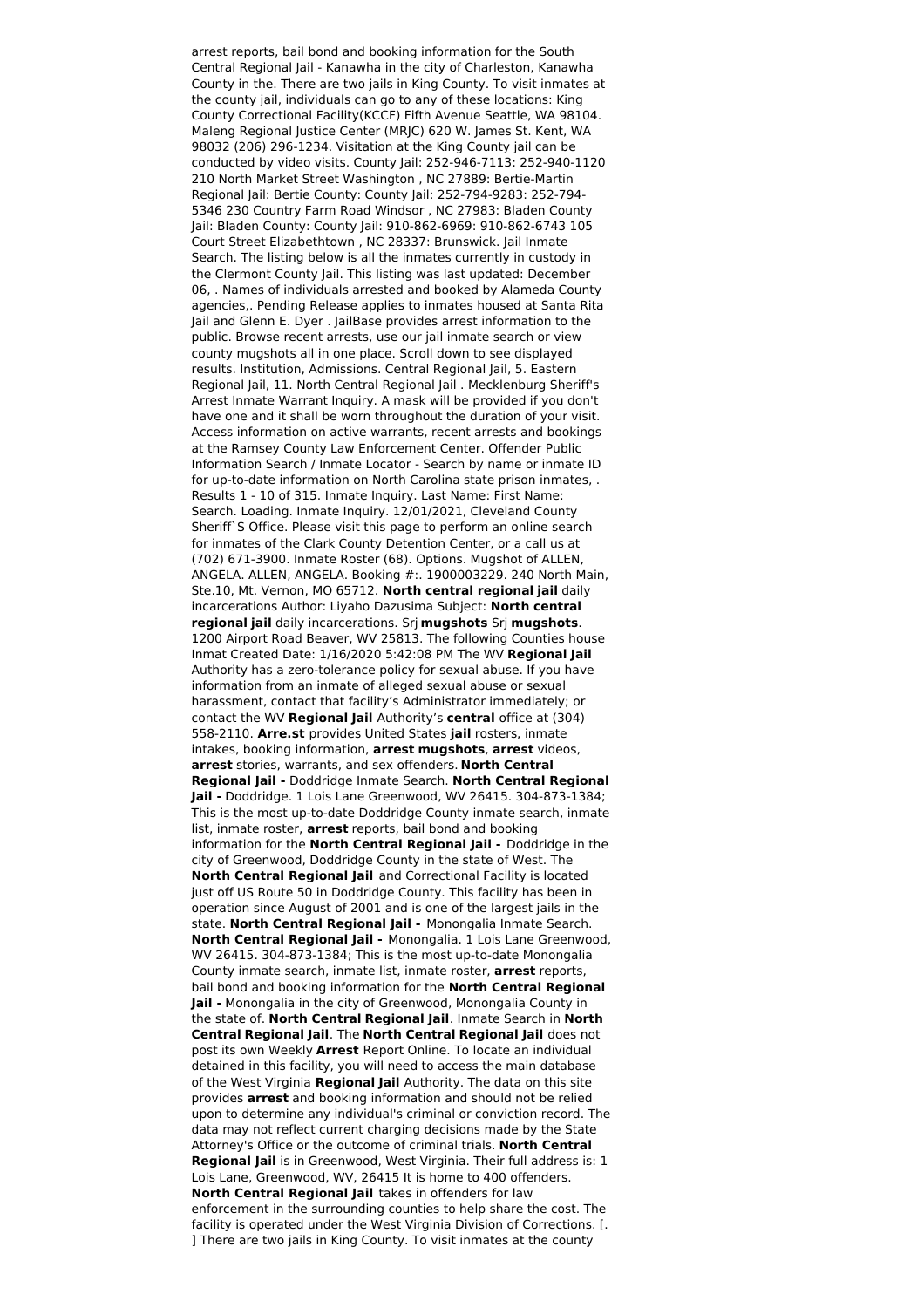jail, individuals can go to any of these locations: King County Correctional Facility(KCCF) Fifth Avenue Seattle, WA 98104. Maleng Regional Justice Center (MRJC) 620 W. James St. Kent, WA 98032 (206) 296-1234. Visitation at the King County jail can be conducted by video visits. Marriage Central Central Courthouse Midrise Building 540 SE 3rd Avenue 2nd Floor, Room 02460 Fort Lauderdale, FL 33301. Marriage North North Regional Courthouse 1600 West Hillsboro Boulevard Room: 160 Deerfield Beach, FL 33442. Marriage South South Regional Courthouse 3550 Hollywood Boulevard Room 160 Hollywood, FL 33021. Marriage West West. Houston County Jail: 334-712-0762; Sheriff: 334-677-4882; Visitation Appointments: 334- 712-0762; This is the most up-to-date Houston County inmate search, inmate list, inmate roster, arrest reports, bail bond and booking information for the Houston County Jail in the city of Dothan, Houston County in the state of Alabama. Mugshot of convicted lab owner Brandy Murray. The girls were going to a. 2021- 09-29 · Information about inmate mugshots, open arrest warrants, and sex offender records. 00: 03/07/16 Most recent Southwest Regional Jail Mugshots Virginia. The term is Anglo-Norman in origin and is related to the French word arrêt, meaning "stop". Skip to page content Skip to global navigation Skip to search Skip to Daily News Highlights to hear about the City of Jacksonville's most popular. North Central Regional Jail and Correctional Facility serves Wood, Pleasants, Doddridge, Marion, Harrison, Monongalia, Ritchie, Tyler, and Wirt Counties and is located at 2, Lois Lane, Greenwood WV 26415 (Doddridge County). Wake County Arrest, Court, and Public Records. North Carolina's second-most populous county, Wake County maintains and provides access to a variety of public records in compliance with federal and state laws. The county government responds to requests for criminal records, court records and vital records through different local repositories and departments. Most requestors are often required. Regional Justice Center 200 Lewis Avenue, Las Vegas, NV 89101 Phone: (702) 671- 4554 Fax: (702) 474-2434. Clark County Family Courts Family Court and Services Center 601 North Pecos Road, Las Vegas, NV 89101 Phone: (702) 455-2385. Las Vegas Township Justice Court Regional Justice Center 200 Lewis Avenue, Las Vegas, NV 89155 Phone: (702) 671-3116 Bexar County Adult Detention Center inmate lookup: Arrest Date, Code, Release Date, Who's in jail, Offense Date, Charge Information, Mugshots, Booking #, Bookings, Charges, Bond, Arrests, Booking Date, Arrest Records, Inmate Roster. Bexar County holds 7 jails with a total of 1,252,498 inmates. View County Clerk & District Clerk Court Records. The locator covers all federal, county, state & ICE. North Central Connecticut Probate Court Probate District 11 820 Enfield Street, Enfield, CT 06082 Phone: (860) 253-6305 Fax: (860) 253-6388. Region #14 Probate Court Probate District 14 9 Austin Drive, Suite 211, Marlborough, CT 06447 Phone: (860) 295- 6239 Fax: (860) 295-6122. Simsbury Regional Probate Court Probate District 9 933 Hopmeadow. 2021-07-06 · The Pinellas County Jail is on 54 acres of land in central Pinellas County,. Pinellas County Jail 14400 49th Street North Clearwater, Florida 33762-2877. Inmates are allowed to have a maximum of ten 4 x 6 photographs in their housing area. All incoming letters that contains more than ten photos will be returned to the sender. Sending Money . The Pinellas County Jail accepts money. Since Southern Regional Jail is a county jail, inmates residing here have been arrested and are currently awaiting trial, or have been convicted of a misdemeanor offense and are currently serving a prison term of typically no more thanTo view inmate mugshots from North Central Regional Jail in Greenwood, West Virginia, navigate to the jail[s website at RJA. Search for vour inmate. North. Jail Information. Lexington County Detention Center is the primary jail in the county. The Sheriff's Department oversees the operations of this jail. TheDetention Center is located at the Sheriff's Department headquarters and its mailing address and phone number are: Lexington County Detention Center P.O. Box 2019 Lexington, SC 29071-2019 (803. resisting arrest no assault. 0.00 general sessions court detention cox j s 20-02802 13:39:00 03/26/20 0 04-17-0070 0051 2020a4210201546. mal inj courthouse/jail. 1500.00 general sessions court 24-07-0155 0437 2020a4210201545. contraband - county/mun jails North Central Regional Jail: Address: 1 Lois Lane, Greenwood, WV Phone: Fax: North Central Regional Jail. Inmate Search in North Central Regional Jail. The North Central Regional Jail does not post its own Weekly Arrest Report Online. Apr 20, · rpaoy.linkpc.net information at Website Informer. Keywords: nrj, West Virginia, northern regional jail mugshots, northern regional jail, joseph scott. 2021-09-27 · Bedford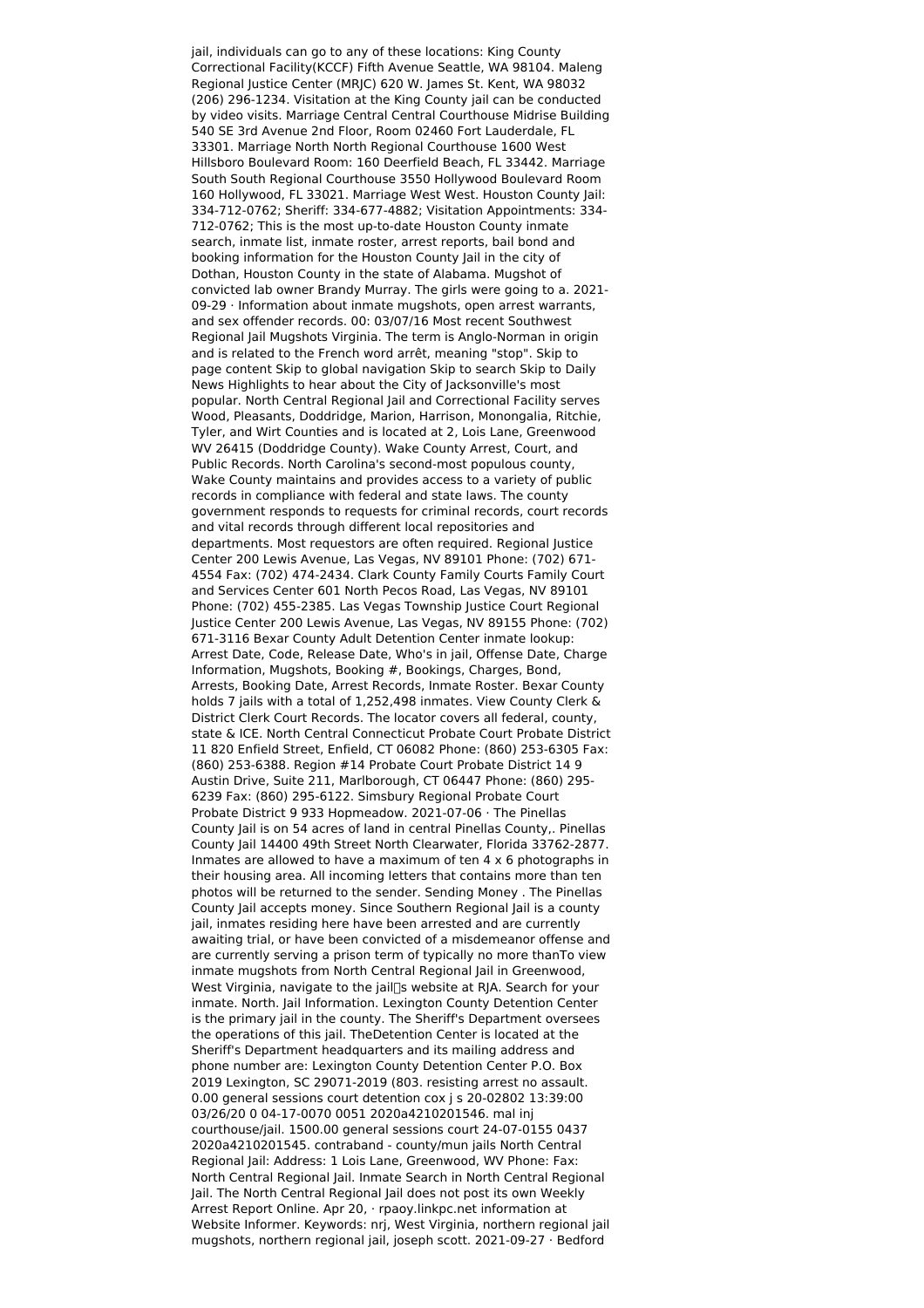Jail offender search: Mugshots, Bookings, Custody, Release Date, Race, Who's in jail, Age, Document Type, Booking Date, Bond, Authority, Jail Roster, Charges, Arrest Date, Arrests, Charges. (BEDFORD) - On Friday, the Indiana State Police Bloomington District A. (931) 684-3232 1807. The mayor of Bedford, Indiana is Shawna M. Hackensack, New Jersey 07601. Court information. You. Find Arrest & Court records, Mugshots and Contact Info. First Name: Middle Initial: Last Name: City: State: Search. Powered by TruthFinder. Florida Inmate Search Information. Find inmates incarcerated in Florida (FL) State prisons, Federal prison, County jails and the Florida Department of corrections (FLDOC). Florida Incarceration Stats for Federal, State and Local Jail Jurisdiction: Florida. San Diego County Superior Court - Central Courthouse 220 West Broadway San Diego, CA 92101 Phone: (619) 450-5700. San Diego County Superior Court - East County Regional Center 250 East Main Street El Cajon, CA 92020 Phone: (619) 456-4100. San Diego County Superior Court - North County Regional Center 325 South Melrose Drive Vista, CA 92081. 2021-09-29 · Four Santa Barbara County Jail inmates have tested positive for COVID-19 in an outbreak that began in the facility last month, according to a sheriff's spokeswoman on Wednesday. 2021-10-03 · North Central Regional Jail Mugshots. Keen, 54, has been charged with first-degree murder in Warren's killing 27 years ago. on U. WCSO Current Jail Inmate List. If you're looking for a phone number at the Mountain City City Jail then here is the information you may need. 2-250 of the Code of Virginia; and for Possession of Paraphernalia, in violation of § 54. Duane Eric Trivett, age 31. North Central Regional Jail and Correctional Facility 1 Lois Lane, Greenwood, WV 26415 Phone: (304) 873-1384 Phone: (304) 873-2960 (Non-Contact Visitation Scheduling) Fax: (304) 873-1381. Inmate Records. The regional jail and correctional facility is overseen by the West Virginia Division of Corrections and Rehabilitation. 2021-09-21 · Jail records, court & arrest records, mugshots and even judicial reports. Search. Arkansas County Sheriff's Office Address 1 Sheriffs Ln, North Little Rock, Arkansas, 72114 Phone 800-383-6336 Fax 501-758-0020. Pulaski County Regional Detention Facility inmate search: Sentenced On, Bond, Age, Who's in jail, Liens and Judgments, Release Date, Jail Roster, INS, Arrests, Booking Date, Mugshots. Our extensive county jail inmate search. Find a person's arrest history; including arrest date, charges, age, mugshots and more. Locate inmates from multiple states and counties. Records are updated daily and are all searchable from this one site. It can be searched by providing the inmate's name, race, sex, and arrest date. It also provides information on all inmates in the facility, such as the inmate's mugshot, name, race, sex, date of birth, arrest date, and the agency the inmate is held for. The Pulaski County Regional Detention Facility is the largest county jail in Arkansas. 2021-09-27  $\cdot$  An arrest does not mean that the inmate Sep 17, 2021 · Jail Roster This report lists the names and basic case information of inmates incarcerated in the Skagit County Jail (at report run time. Hendry County Inmate Search. 1 - 10 of 55 Results. Lunch is from 12:00 until 1:00. Dallas County Jail Lookup System. Melendres Compliance. The Liberty County Sheriff's Office assumes no liability for. Perform a free Virginia public arrest records search, including current & recent arrests, arrest inquiries, warrants, reports, logs, and mugshots. 304- 558-1336; This is the most up-to-date Kanawha County inmate search, inmate list, inmate roster, arrest reports, bail bond and booking information for the South Central Regional Jail - Kanawha in the city of Charleston, Kanawha County in the. 2021-06-16 · Our central goal at the Pulaski County Detention Center is to set the norm for remedial offices in the Federation of Kentucky. We will utilize proactive projects, relational correspondences alongside modem strategies for care, care, and prisoners' control. As individuals from this organization, we will keep an expert climate supporting positive conduct to convey capable [. ] 2021-08-26 · Jail records, court & arrest records, mugshots and even judicial reports. Penobscot County can be found in the central area of Maine. Bangor - is the county seat. Penobscot County has a total population of 151957 and was formed in 1816. Penobscot County has a total area of 3,397 square miles. The zip codes in Penobscot County are 04401-04969. Penobscot County Jail Visitation Policy.. 2021-07-06 · The security for Saginaw County Jail is medium and it is located in Saginaw, Saginaw County, Michigan. The Saginaw County Jail is situated in Saginaw County, MI. This facility right now houses more than 513 prisoners. The facility boasts of about 4953 bookings yearly from all of Saginaw County. It is supervised by 7 staff [. ]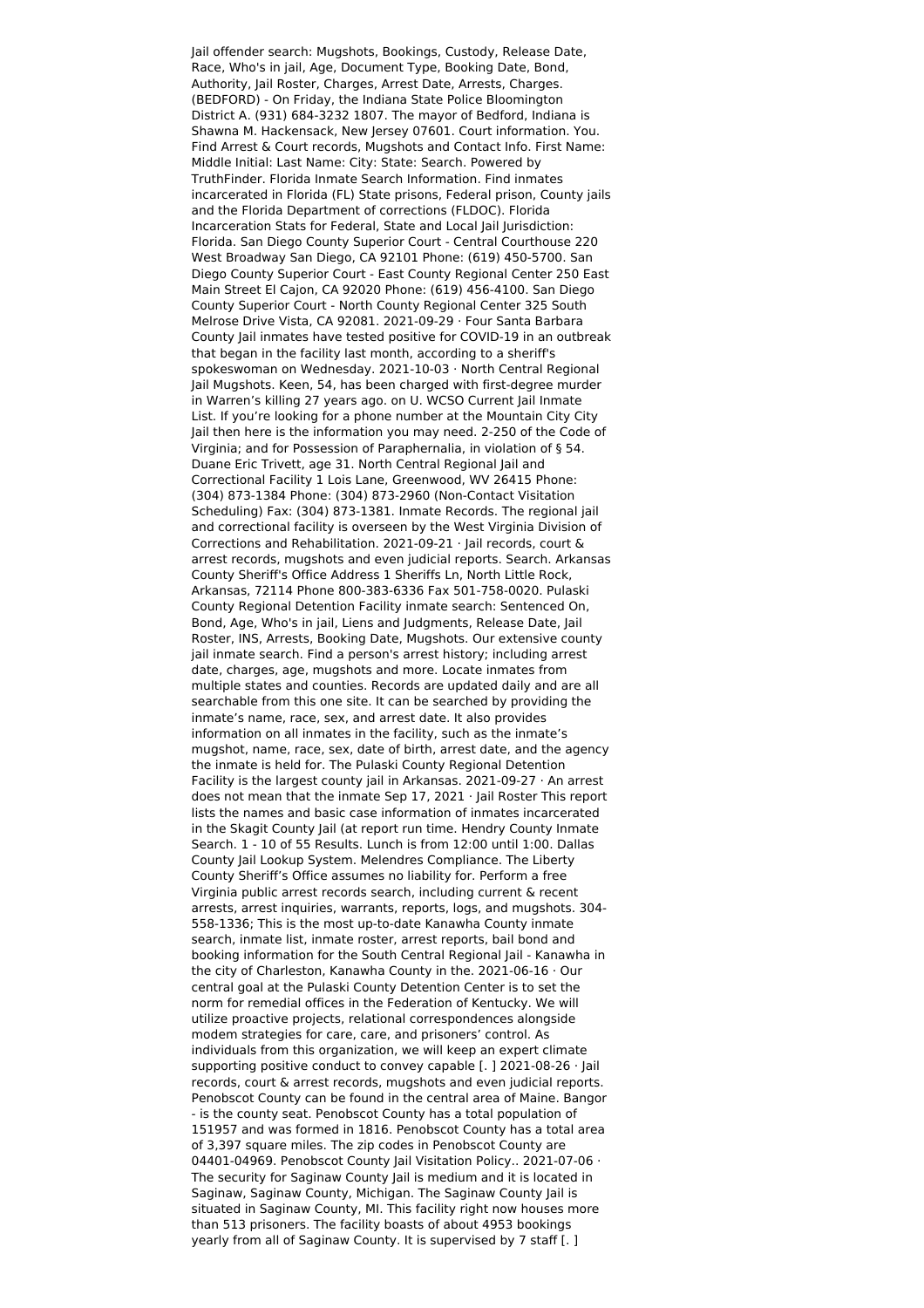2020-12-19 · The North Central Regional Jail does not post its own Weekly Arrest Report Online. To locate an individual detained in this facility, you will need to access the main database of the West Virginia Regional Jail Authority. This system stores all the information on the inmates housed in the various facilities. To search for a particular inmate, you will need to enter the inmate's last name. North Central Regional Jail - Doddridge Inmate Search. North Central Regional Jail - Doddridge. 1 Lois Lane Greenwood, WV 26415. 304-873-1384; This is the most up-to-date Doddridge County inmate search, inmate list, inmate roster, arrest reports, bail bond and booking information for the North Central Regional Jail - Doddridge in the city of Greenwood, Doddridge County in the state of West. A North Carolina arrest record contains the following information: The identity of the arrested individual i.e. subject's name, sex, date of birth, etc. The time and location of the arrests; Details of the alleged offense informing the arrest; The name of the arresting law enforcement officer; Name and address of the county/city jail or state detention center where the subject is booked; Are. ALERT. Staterecords.org provides access to CRIMINAL, PUBLIC, and VITAL RECORDS (arrest records, warrants, felonies, misdemeanors, sexual offenses, mugshots, criminal driving violations, convictions, jail records, legal judgments, and more) aggregated from a variety of sources, such as county sheriff's offices, police departments, courthouses, incarceration facilities, and municipal, county. County Jail: 252-946-7113: 252-940-1120 210 North Market Street Washington , NC 27889: Bertie-Martin Regional Jail: Bertie County: County Jail: 252-794-9283: 252-794- 5346 230 Country Farm Road Windsor , NC 27983: Bladen County Jail: Bladen County: County Jail: 910-862-6969: 910-862-6743 105 Court Street Elizabethtown , NC 28337: Brunswick. JailBase provides arrest information to the public. Browse recent arrests, use our jail inmate search or view county mugshots all in one place. Jail Inmate Search. The listing below is all the inmates currently in custody in the Clermont County Jail. This listing was last updated: December 06, . Offender Public Information Search / Inmate Locator - Search by name or inmate ID for up-to-date information on North Carolina state prison inmates, . Scroll down to see displayed results. Institution, Admissions. Central Regional Jail, 5. Eastern Regional Jail, 11. North Central Regional Jail . Mecklenburg Sheriff's Arrest Inmate Warrant Inquiry. Inmate Roster (68). Options. Mugshot of ALLEN, ANGELA. ALLEN, ANGELA. Booking #:. 1900003229. 240 North Main, Ste.10, Mt. Vernon, MO 65712. A mask will be provided if you don't have one and it shall be worn throughout the duration of your visit. Names of individuals arrested and booked by Alameda County agencies,. Pending Release applies to inmates housed at Santa Rita Jail and Glenn E. Dyer . Access information on active warrants, recent arrests and bookings at the Ramsey County Law Enforcement Center. Results 1 - 10 of 315. Inmate Inquiry. Last Name: First Name: Search. Loading. Inmate Inquiry. 12/01/2021, Cleveland County Sheriff`S Office. Please visit this page to perform an online search for inmates of the Clark County Detention Center, or a call us at (702) 671-3900. **North central regional jail** daily incarcerations Author: Liyaho Dazusima Subject: **North central regional jail** daily incarcerations. Srj **mugshots** Srj **mugshots**. 1200 Airport Road Beaver, WV 25813. The following Counties house Inmat Created Date: 1/16/2020 5:42:08 PM **Arre.st** provides United States **jail** rosters, inmate intakes, booking information, **arrest mugshots**, **arrest** videos, **arrest** stories, warrants, and sex offenders. **North Central Regional Jail** is in Greenwood, West Virginia. Their full address is: 1 Lois Lane, Greenwood, WV, 26415 It is home to 400 offenders. **North Central Regional Jail** takes in offenders for law enforcement in the surrounding counties to help share the cost. The facility is operated under the West Virginia Division of Corrections. [. ] **North Central Regional Jail -** Doddridge Inmate Search. **North Central Regional Jail -** Doddridge. 1 Lois Lane Greenwood, WV 26415. 304-873-1384; This is the most up-to-date Doddridge County inmate search, inmate list, inmate roster, **arrest** reports, bail bond and booking information for the **North Central Regional Jail -** Doddridge in the city of Greenwood, Doddridge County in the state of West. The WV **Regional Jail** Authority has a zero-tolerance policy for sexual abuse. If you have information from an inmate of alleged sexual abuse or sexual harassment, contact that facility's Administrator immediately; or contact the WV **Regional Jail** Authority's **central** office at (304) 558-2110. The data on this site provides **arrest** and booking information and should not be relied upon to determine any individual's criminal or conviction record. The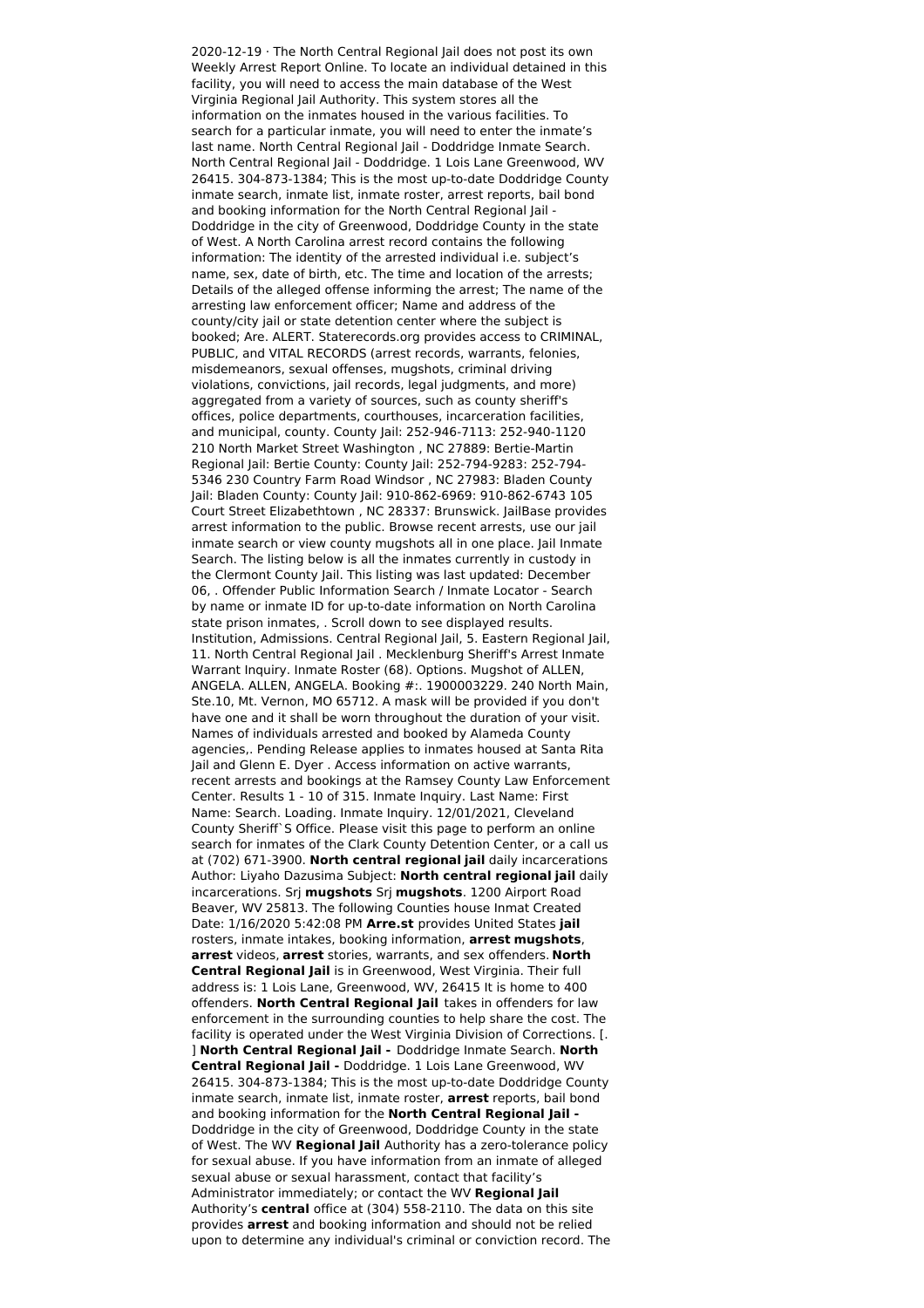data may not reflect current charging decisions made by the State Attorney's Office or the outcome of criminal trials. **North Central Regional Jail**. Inmate Search in **North Central Regional Jail**. The **North Central Regional Jail** does not post its own Weekly **Arrest** Report Online. To locate an individual detained in this facility, you will need to access the main database of the West Virginia **Regional Jail** Authority. **North Central Regional Jail -** Monongalia Inmate Search. **North Central Regional Jail -** Monongalia. 1 Lois Lane Greenwood, WV 26415. 304-873-1384; This is the most up-to-date Monongalia County inmate search, inmate list, inmate roster, **arrest** reports, bail bond and booking information for the **North Central Regional Jail -** Monongalia in the city of Greenwood, Monongalia County in the state of. The **North Central Regional Jail** and Correctional Facility is located just off US Route 50 in Doddridge County. This facility has been in operation since August of 2001 and is one of the largest jails in the state. 2021-09-24 · Both Richardson and Allen remain in the North Central Regional Jail where their bonds are set at \$500,012 each. External Links:. Published mugshots and/or arrest records are previously published public records of: an arrest, an indictment, a registration, supervision or probation, the deprivation of liberty or a detention. The mugshots and/or arrest records published on mugshots.com. Bexar County Adult Detention Center inmate lookup: Arrest Date, Code, Release Date, Who's in jail, Offense Date, Charge Information, Mugshots, Booking #, Bookings, Charges, Bond, Arrests, Booking Date, Arrest Records, Inmate Roster. Bexar County holds 7 jails with a total of 1,252,498 inmates. View County Clerk & District Clerk Court Records. The locator covers all federal, county, state & ICE. It can be searched by providing the inmate's name, race, sex, and arrest date. It also provides information on all inmates in the facility, such as the inmate's mugshot, name, race, sex, date of birth, arrest date, and the agency the inmate is held for. The Pulaski County Regional Detention Facility is the largest county jail in Arkansas. There are two jails in King County. To visit inmates at the county jail, individuals can go to any of these locations: King County Correctional Facility(KCCF) Fifth Avenue Seattle, WA 98104. Maleng Regional Justice Center (MRJC) 620 W. James St. Kent, WA 98032 (206) 296-1234. Visitation at the King County jail can be conducted by video visits. 2021-09-29 · Four Santa Barbara County Jail inmates have tested positive for COVID-19 in an outbreak that began in the facility last month, according to a sheriff's spokeswoman on Wednesday. North Central Regional Jail and Correctional Facility 1 Lois Lane, Greenwood, WV 26415 Phone: (304) 873-1384 Phone: (304) 873-2960 (Non-Contact Visitation Scheduling) Fax: (304) 873- 1381. Inmate Records. The regional jail and correctional facility is overseen by the West Virginia Division of Corrections and Rehabilitation. A North Carolina arrest record contains the following information: The identity of the arrested individual i.e. subject's name, sex, date of birth, etc. The time and location of the arrests; Details of the alleged offense informing the arrest; The name of the arresting law enforcement officer; Name and address of the county/city jail or state detention center where the subject is booked; Are. 2021-10-03 · North Central Regional Jail Mugshots. Keen, 54, has been charged with first-degree murder in Warren's killing 27 years ago. on U. WCSO Current Jail Inmate List. If you're looking for a phone number at the Mountain City City Jail then here is the information you may need. 2-250 of the Code of Virginia; and for Possession of Paraphernalia, in violation of § 54. Duane Eric Trivett, age 31. 2021-09-27 · Bedford Jail offender search: Mugshots, Bookings, Custody, Release Date, Race, Who's in jail, Age, Document Type, Booking Date, Bond, Authority, Jail Roster, Charges, Arrest Date, Arrests, Charges. (BEDFORD) - On Friday, the Indiana State Police Bloomington District A. (931) 684-3232 1807. The mayor of Bedford, Indiana is Shawna M. Hackensack, New Jersey 07601. Court information. You. North Central Connecticut Probate Court Probate District 11 820 Enfield Street, Enfield, CT 06082 Phone: (860) 253- 6305 Fax: (860) 253-6388. Region #14 Probate Court Probate District 14 9 Austin Drive, Suite 211, Marlborough, CT 06447 Phone: (860) 295-6239 Fax: (860) 295-6122. Simsbury Regional Probate Court Probate District 9 933 Hopmeadow. Houston County Jail: 334- 712-0762; Sheriff: 334-677-4882; Visitation Appointments: 334-712- 0762; This is the most up-to-date Houston County inmate search, inmate list, inmate roster, arrest reports, bail bond and booking information for the Houston County Jail in the city of Dothan, Houston County in the state of Alabama. Mugshot of convicted lab owner Brandy Murray. The girls were going to a. 2015-05-14 ·